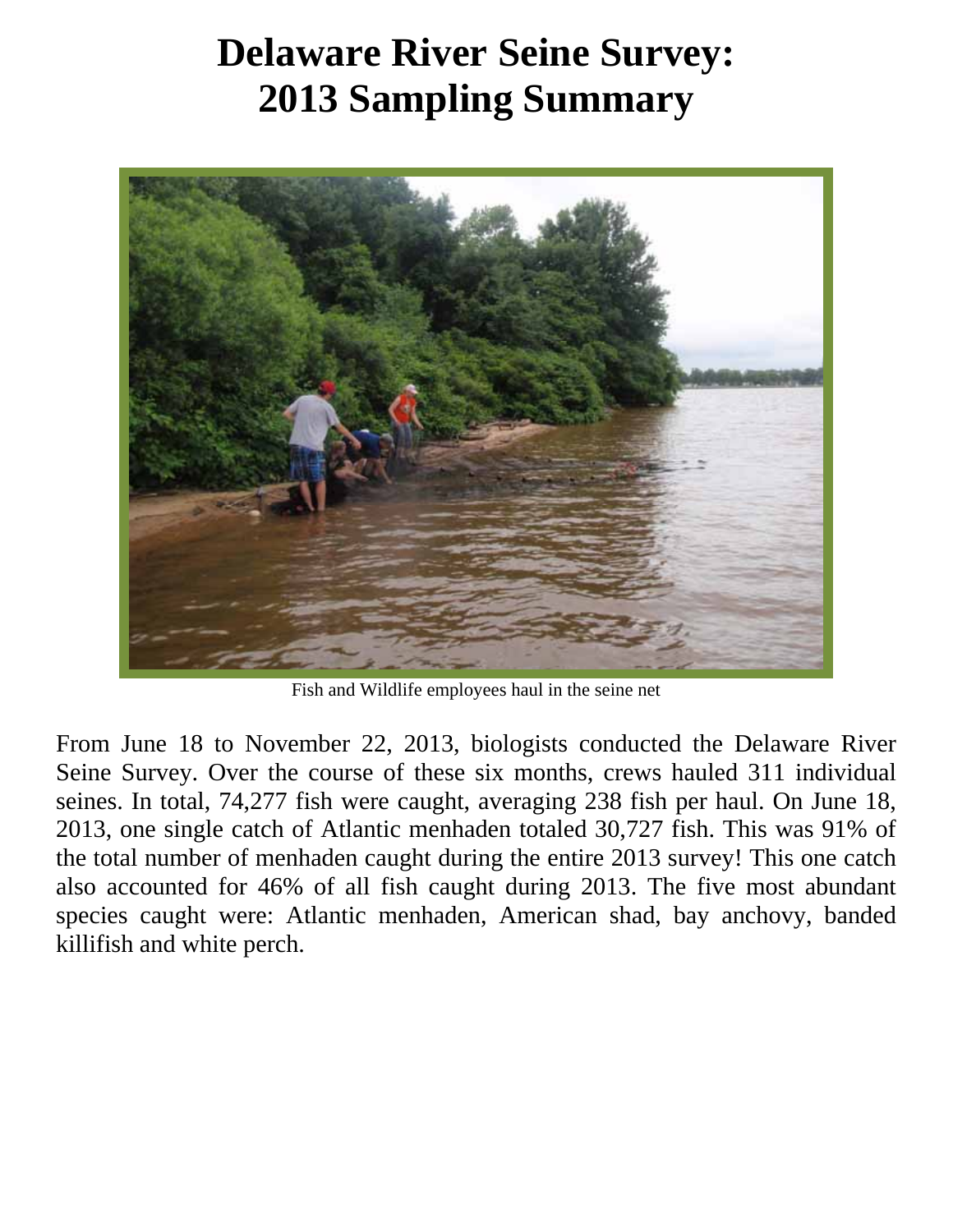| <b>Species Name</b>        | <b>TOTAL NUMBER</b> | <b>RELATIVE ABUNDANCE (%)</b> |
|----------------------------|---------------------|-------------------------------|
| Atlantic Menhaden          | 33,837              | 45.555%                       |
| American Shad              | 10,799              | 14.539%                       |
| Bay Anchovy                | 10,772              | 14.502%                       |
| <b>Banded Killifish</b>    | 4,933               | 6.641%                        |
| White Perch                | 2,896               | 3.899%                        |
| <b>Blueback Herring</b>    | 2,148               | 2.892%                        |
| Eastern Silvery Minnow     | 1,889               | 2.543%                        |
| <b>Spottail Shiner</b>     | 1,809               | 2.435%                        |
| <b>Atlantic Silverside</b> | 1,259               | 1.695%                        |
| <b>Striped Bass</b>        | 846                 | 1.139%                        |
| Rough Silverside           | 560                 | 0.754%                        |
| Mummichog                  | 539                 | 0.726%                        |
| <b>Tessellated Darter</b>  | 458                 | 0.617%                        |
| <b>Gizzard Shad</b>        | 433                 | 0.583%                        |
| Hogchoker                  | 244                 | 0.329%                        |
| <b>Blue Crab</b>           | 151                 | 0.203%                        |
| <b>Channel Catfish</b>     | 84                  | 0.113%                        |
| <b>Pumpkinseed Sunfish</b> | 76                  | 0.102%                        |
| <b>Bluefish</b>            | 75                  | 0.101%                        |
| <b>Atlantic Croaker</b>    | 62                  | 0.083%                        |
| <b>Yellow Perch</b>        | 51                  | 0.069%                        |
| American Eel               | 48                  | 0.065%                        |
| White Sucker               | 47                  | 0.063%                        |
| Golden Shiner              | 42                  | 0.057%                        |
| <b>Bluegill Sunfish</b>    | 32                  | 0.043%                        |
| <b>Herring Species</b>     | 32                  | 0.043%                        |
| <b>Inland Silverside</b>   | 22                  | 0.030%                        |
| Spot                       | 22                  | 0.030%                        |
| Goldfish                   | 21                  | 0.028%                        |
| Alewife                    | 16                  | 0.022%                        |
| <b>Black Bullhead</b>      | 15                  | 0.020%                        |
| Carp                       | 12                  | 0.016%                        |
| Largemouth Bass            | 12                  | 0.016%                        |
| <b>Banded Sunfish</b>      | 8                   | 0.011%                        |
| <b>Black Drum</b>          | 8                   | 0.011%                        |
| Naked Goby                 | 5                   | 0.007%                        |
| <b>Brown Bullhead</b>      | 3                   | 0.004%                        |
| <b>Atlantic Needlefish</b> | $\overline{2}$      | 0.003%                        |
| <b>Black Crappie</b>       | $\overline{2}$      | 0.003%                        |
| <b>Striped Mullet</b>      | $\overline{2}$      | 0.003%                        |
| <b>Brown Trout</b>         | $\mathbf{1}$        | 0.001%                        |
| <b>Comely Shiner</b>       | $\overline{1}$      | 0.001%                        |
| Green Sunfish              | 1                   | 0.001%                        |
| Northern Kingfish          | $\mathbf{1}$        | 0.001%                        |
| Northern Snakehead         | $\mathbf{1}$        | 0.001%                        |
| <b>GRAND TOTAL</b>         | 74,277              | 100.000%                      |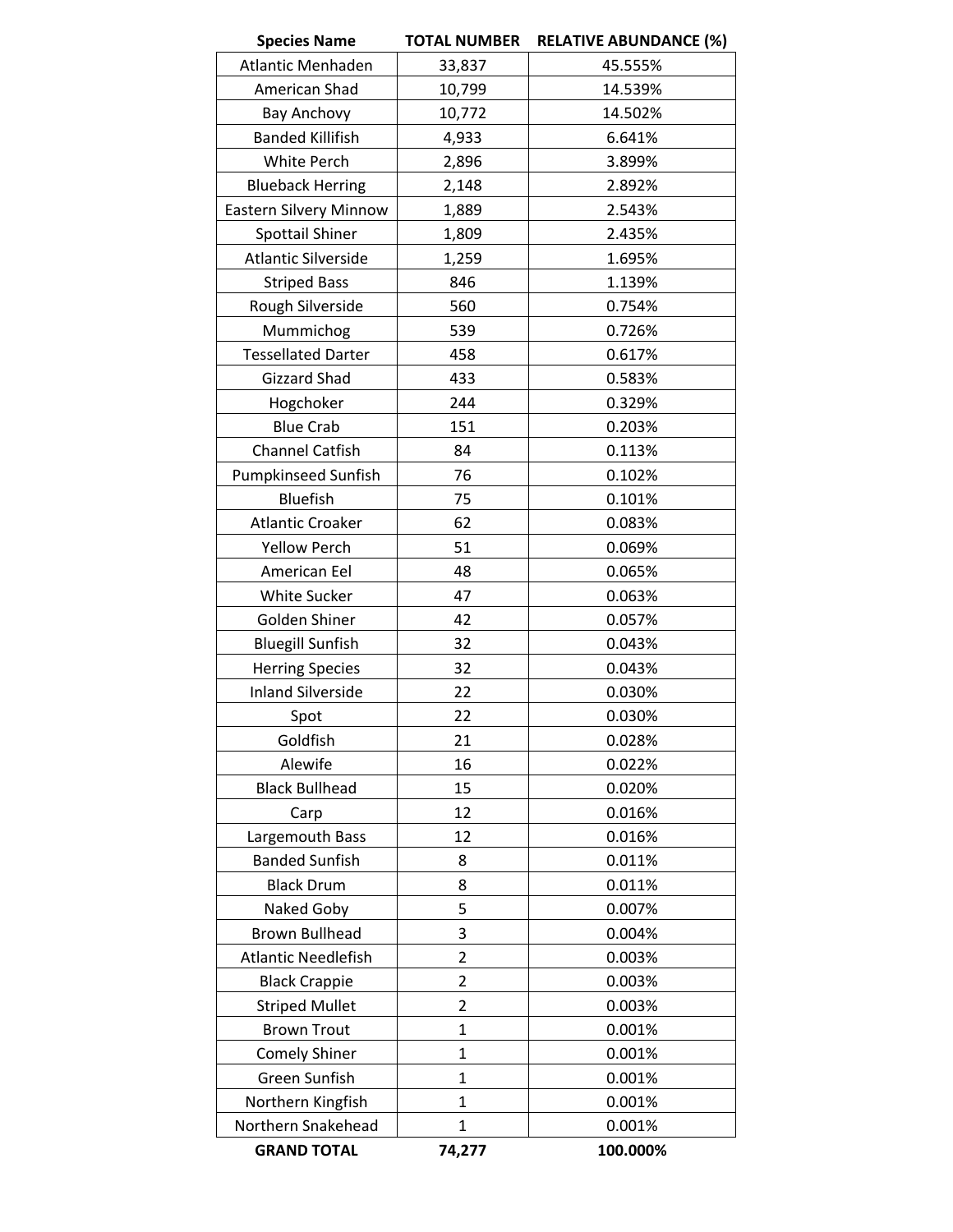The primary target species of this survey is striped bass. In 2013, this species was the tenth most abundant fish caught. In total, 846 striped bass were caught and 802 of those were young-of-year striped bass. This means that 95% of the striped bass caught were less than 1 year old. This is a positive reflection of the spawning success of this species in the Delaware estuary.



Young-of-Year striped bass

During 2013, several species yielded significantly lower catches than in 2012. These decreases **do not** mean that the species are at risk – some of these species had higher than normal catches during 2012. In addition, sampling limitations yielded only 311 hauls during the 2013 sampling season. This was almost 20 less hauls than completed in 2012. With all 320 stations being sampled during 2012, this could explain the decrease in some species.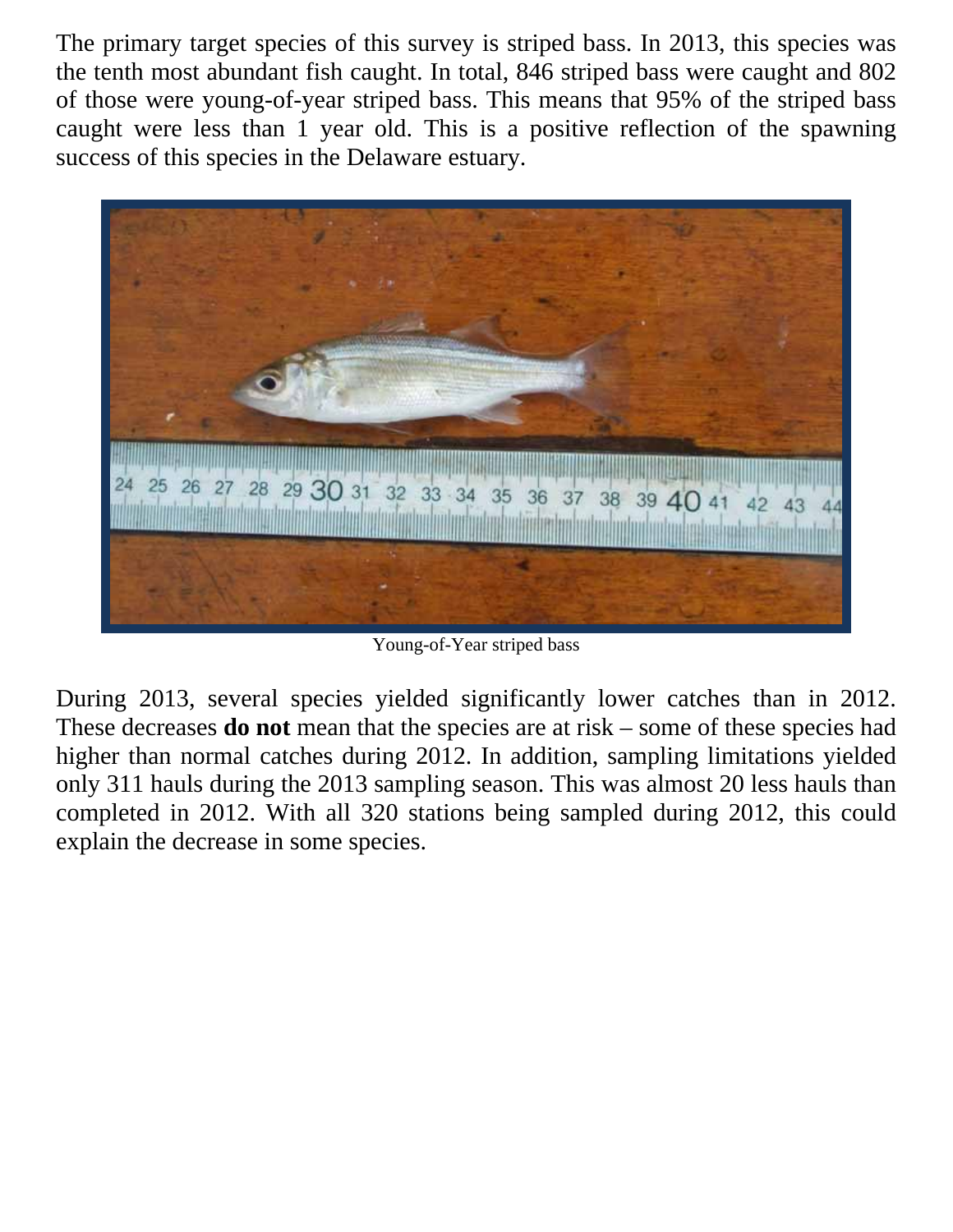The table below shows which species had the most significant decreases:

| <b>SPECIES</b>             | 2012  | 2013           | % decrease |  |  |  |
|----------------------------|-------|----------------|------------|--|--|--|
| <b>Atlantic Croaker</b>    | 954   | 62             | 93.50      |  |  |  |
| <b>Atlantic Needlefish</b> | 7     | $\overline{2}$ | 71.43      |  |  |  |
| <b>Bluegill Sunfish</b>    | 101   | 32             | 68.32      |  |  |  |
| Hogchoker                  | 880   | 244            | 72.27      |  |  |  |
| <b>Inland Silverside</b>   | 42    | 22             | 47.62      |  |  |  |
| Mummichog                  | 1,046 | 539            | 48.47      |  |  |  |
| Northern Kingfish          | 8     | 1              | 87.50      |  |  |  |
| <b>Pumpkinseed Sunfish</b> | 119   | 76             | 36.13      |  |  |  |
| Spot                       | 406   | 22             | 94.58      |  |  |  |
| <b>Striped Mullet</b>      | 13    | $\overline{2}$ | 84.62      |  |  |  |
| <b>White Perch</b>         | 4,301 | 2,896          | 32.67      |  |  |  |

## **TOTAL NUMBER CAUGHT**

During 2013, several species yielded higher than normal catches. Some increases could be a result of low numbers caught in 2012.

New regulations were put in place in 2012 due to concerns about the significant coastwide decline of river herring stocks. Survey data for 2013 shows a positive increase in catches of American shad and blueback herring.

The table below lists the species with the greatest increases:

| DIVIDEN CAOQITI            |       |        |  |  |
|----------------------------|-------|--------|--|--|
| <b>SPECIES</b>             | 2012  | 2013   |  |  |
| <b>American Shad</b>       | 1,634 | 10,799 |  |  |
| <b>Atlantic Menhaden</b>   | 1,785 | 33,837 |  |  |
| <b>Atlantic Silverside</b> | 522   | 1,259  |  |  |
| <b>Bay Anchovy</b>         | 3,812 | 10,772 |  |  |
| <b>Blueback Herring</b>    | 322   | 2,148  |  |  |
| <b>Spottail Shiner</b>     | 1,333 | 1,809  |  |  |
| <b>Striped Bass</b>        | 477   | 846    |  |  |

**TOTAL NUMBER CAUGHT**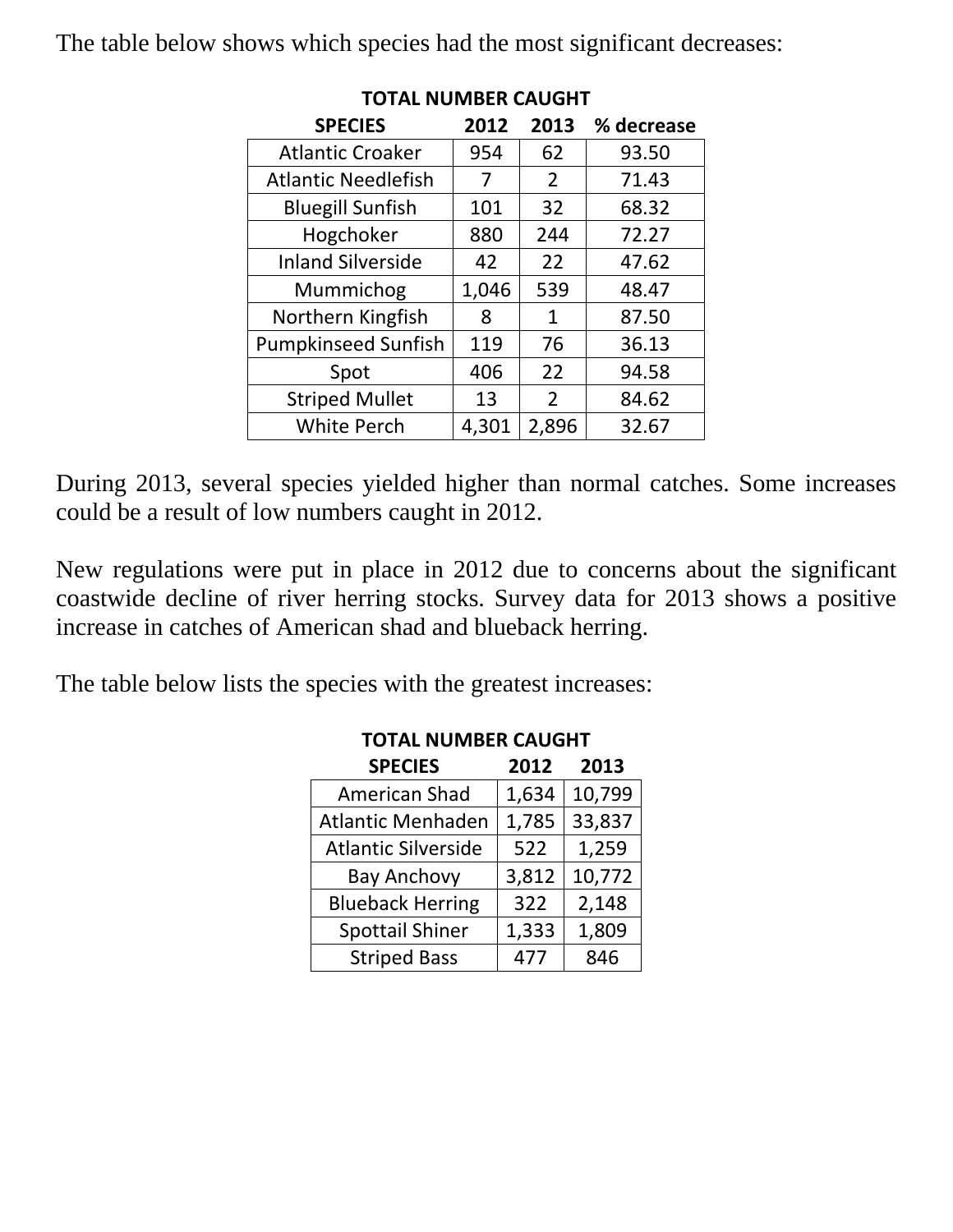Additional species, which were not caught during the previous year, included: black bullhead catfish (15 fish), Northern snakehead (1 fish) and green sunfish (1 fish).





Green Sunfish Northern Snakehead

Northern Snakeheads and green sunfish are both considered invasive species in New Jersey's waters. These fish can outcompete native fish for food and habitat. New Jersey statutes prohibit the possession or release of live, potentially dangerous animals including fish. Dangerous species are defined as "a species that is nonnative to an ecosystem and whose introduction causes, or is likely to cause, economic or environmental harm or harm to human health." Possession and/or release of live potentially dangerous fish species is prohibited and if these species are encountered while angling they must be destroyed. For more information, please visit our website: http://njfishandwildlife.org/aquatic\_invasives.htm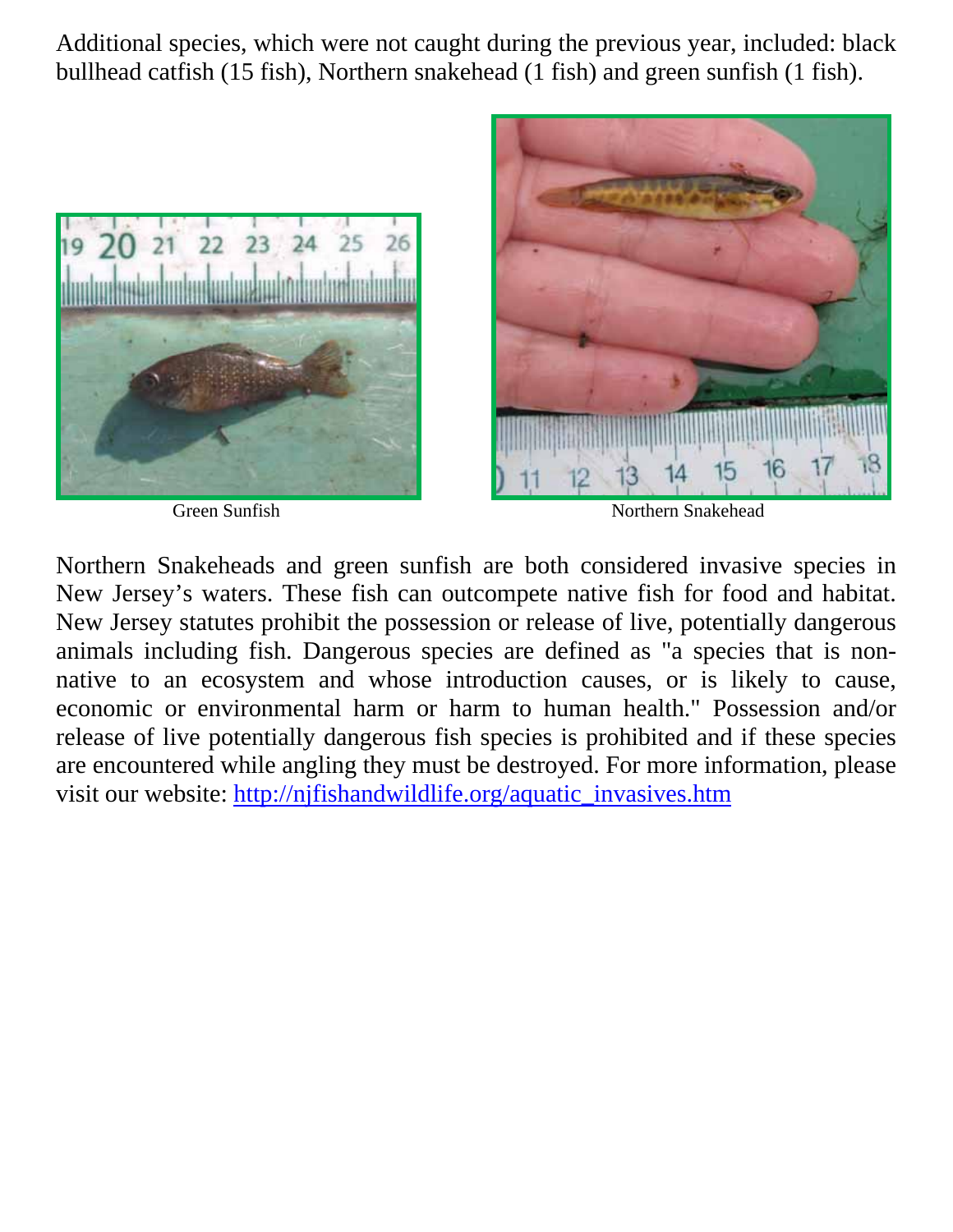

All water quality parameters for 2013 were within normal range. Water temperatures ranged from 4.5 to 30.5 degrees Celsius. Dissolved oxygen levels ranged from 4.5 to 12.1 milligrams per liter. Salinity values ranged from 0 to 9 parts per thousand.

Full effects of Superstorm Sandy, which hit the NJ coast on October 29, 2012, on the Delaware River and the species within could not be examined until the seine survey began in June 2013. Water quality sampling throughout the 2013 survey did not show any variations from normal parameters. Data also suggests that species diversity and abundance were not affected by Sandy.

Any setbacks which occurred during 2013 sampling were due to staff limitations and bad weather, such as wind and tidal surges. In general, it was an average sampling year. Hopefully 2014 will be just as successful!